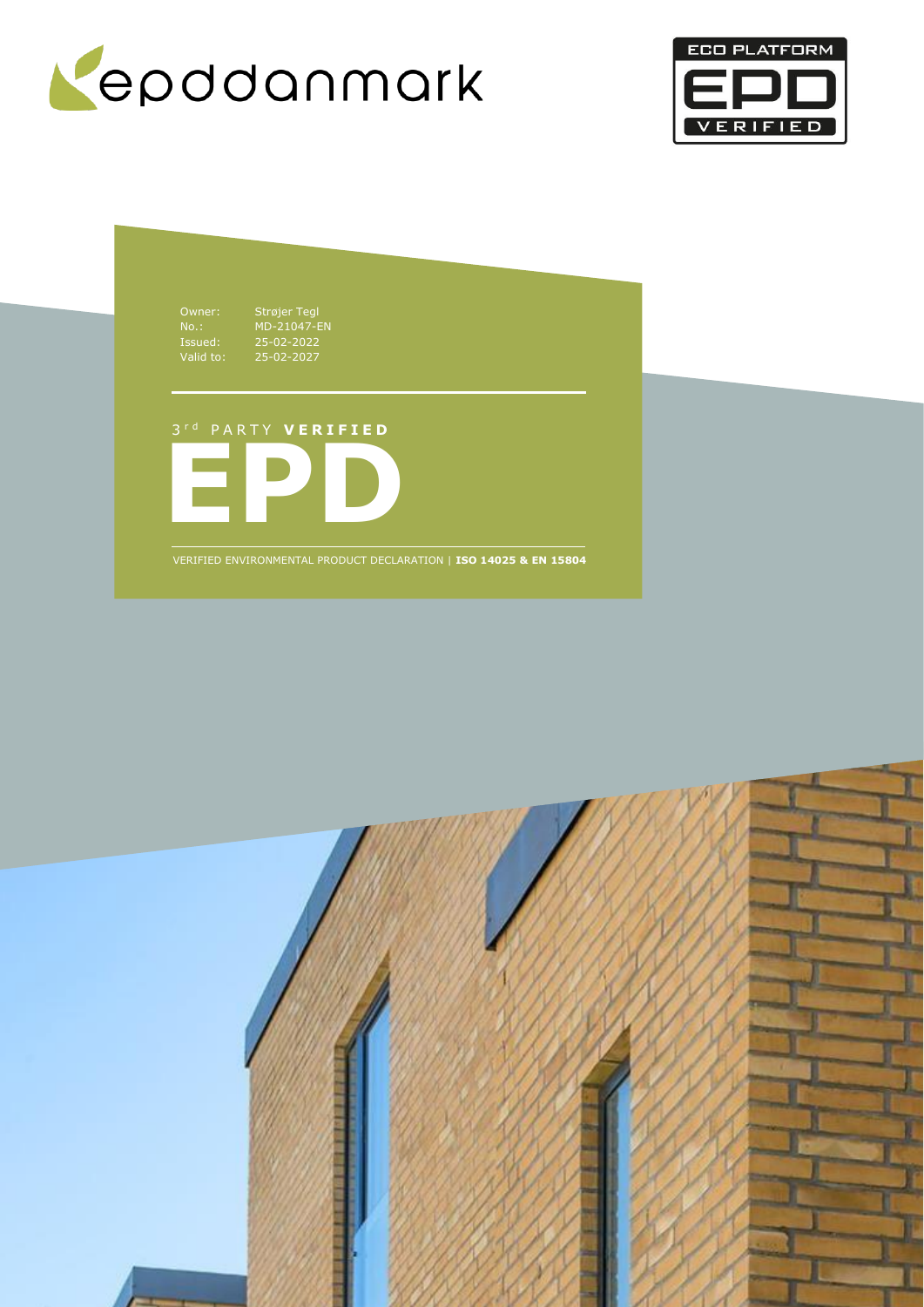



#### **Owner of declaration** Strøjer Tegl

Bogyden 12, 5610 Assens CVR: 48791018

## **Programme**

EPD Danmark www.epddanmark.dk

#### **Declared products**

1 tonne of 'yellow' bricks based on Danish blue- and red-firing clay.

Number of declared datasets/product variations: B115, B116, B127, B511, B512, B513, B514, B515, B517, B518, B810, B813, B814, B115-1, B116-1, B127-1

### **Production site**

Vedstaarup Teglværk A/S Bogyden 14 5610 Assens

#### **Products use**

Bricks are used build wall, pillars, and partitions.

#### **Declared unit**

1 tonne of 'yellow' bricks based on Danish blue- and red-firing clay and produced at Vedstaarup Teglværk. Certified green electricity is used at production site. Expected average service life of 150 years.





#### **Issued:** 25-02-2022

**Valid to:** 25-02-2027

**Basis of calculation**

This EPD is developed in accordance with the European standard EN 15804+A1.

#### **Comparability**

EPDs of construction products may not be comparable if they do not comply with the requirements in EN 15804. EPD data may not be comparable if the datasets used are not developed in accordance with EN 15804 and if the background systems are not based on the same database.

#### **Validity**

This EPD has been verified in accordance with ISO 14025 and is valid for 5 years from the date of issue.

#### **Use**

The intended use of an EPD is to communicate scientifically based environmental information for construction products, for the purpose of assessing the environmental performance of buildings.

#### **EPD type**

☐Cradle-to-gate ☒Cradle-to-gate with options ☐Cradle-to-grave

CEN standard EN 15804 serves as the core PCR

Independent verification of the declaration and data, according to EN ISO 14025

□ internal **a** external

Third party verifier:

Vialen Backten

*Ninkie Bendtsen*

grenter *Martha Katrine Sørensen EPD Danmark*

Life cycle stages and modules (MND = module not declared) Construction Use End of life Beyond the system Product process boundary Re-use, recovery<br>and recycling<br>potential Re-use, recovery De-construction processing Waste processing De-construction Manufacturing Raw material Refurbishment Refurbishment and recycling Raw material Manufacturing Operational Operational Installation Maintenance Replacement Replacement Operational Operational energy use Installation water use demolition Transport Transport Transport process supply Disposal Repair Use Waste A1 | A2 | A3 | A4 | A5 | B1 | B2 | B3 | B4 | B5 | B6 | B7 | C1 | C2 | C3 | C4 | D  $\textbf{X}$  **x**  $\textbf{X}$  **x**  $\textbf{X}$  **x**  $\textbf{X}$  mnd mnd mnd mnd mnd mnd mnd mnd  $\textbf{X}$   $\textbf{X}$   $\textbf{X}$   $\textbf{X}$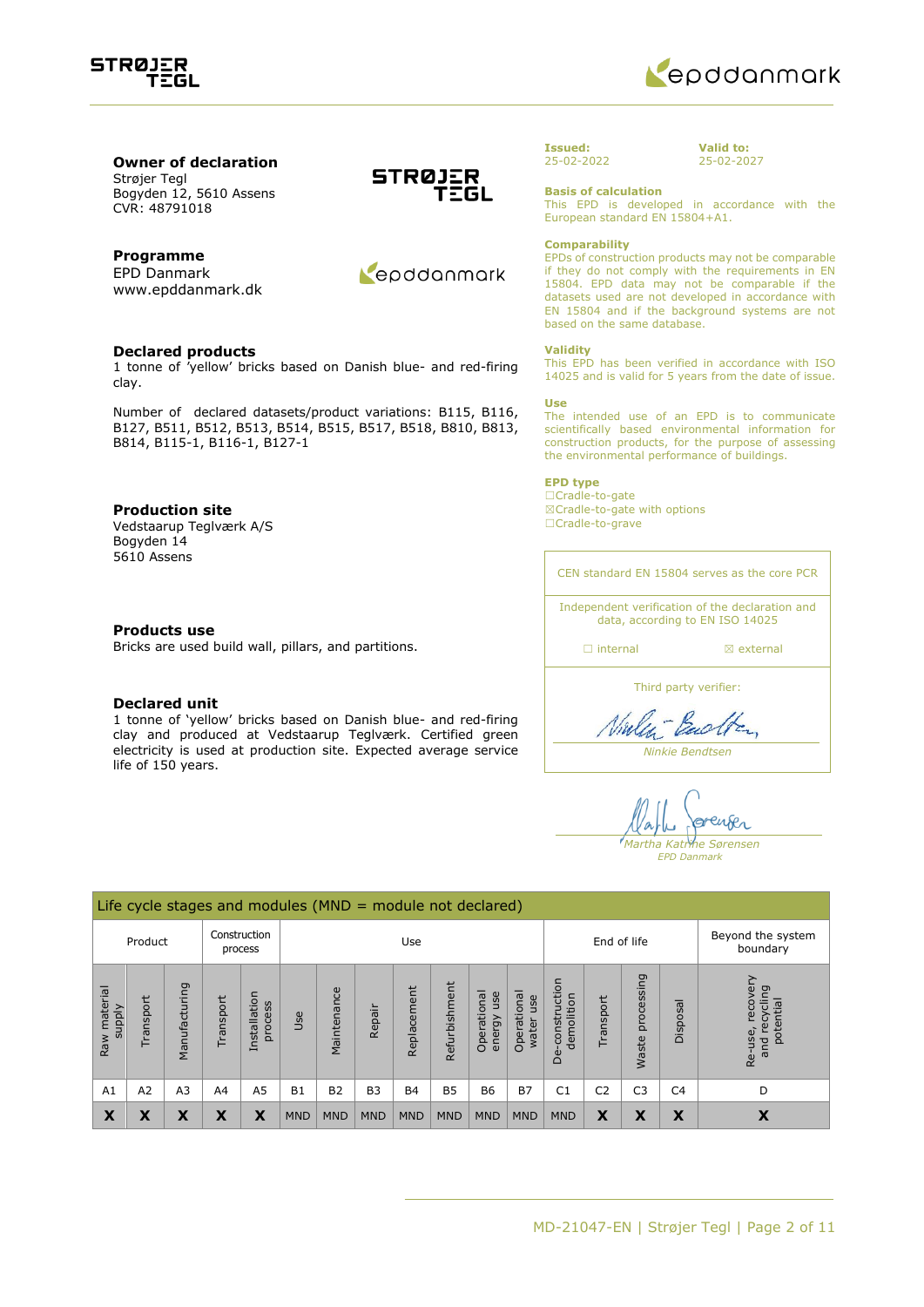



## Product information

**Product description** The EPD contains brick based on blue- and red-firing clay produces at Vedstaarup Teglværk. To achieve the different colors of bricks, clay powder (Engobe) is applicated and different incinerations techniques are used. Additive as Manganese dioxide and Barium carbonate is to enhance specifications of the Yellow brick.

The main product components are shown in the table below.

| <b>Material</b>      | Weight-% of declared product |
|----------------------|------------------------------|
| Red clay             | 20%                          |
| Blue clay            | 68 %                         |
| Sand                 | 10 %                         |
| Barium carbonate and | $< 0.2 \%$                   |
| Manganese dioxide    |                              |
| Clay powder          | $< 0.1 \%$                   |
| Water                | $2\%$                        |
|                      |                              |
| Total                | 100 %                        |

| <b>Material</b>                 | Weight-% of packaging |
|---------------------------------|-----------------------|
| Packaging film                  | ን %                   |
| Packaging paper                 | 1 %                   |
| Pallet including return pallets | 97.9 <sub>0</sub>     |
|                                 |                       |
| Total                           | $100 \%$              |

**Representativity** This declaration, including data collection and the modeled foreground system including results, represents the production of yellow clay bricks on the production site located in Assens, Denmark. Product specific data are based on average values collected full 2020 production data.

> Background data are based on Ecoinvent 3.6 cut-off and are less than 10 years old. Generally, the used background datasets are of high quality, and the majority of the datasets are only a couple of years old.

> This EPD follows Danish scenario described in TBE PCR and therefore also EoL for a Danish market.

**Dangerous substances** The products does not contain substances listed in the "Candidate List of Substances of Very High Concern for authorisation"

[\(http://echa.europa.eu/candidate-list-table\)](http://echa.europa.eu/candidate-list-table)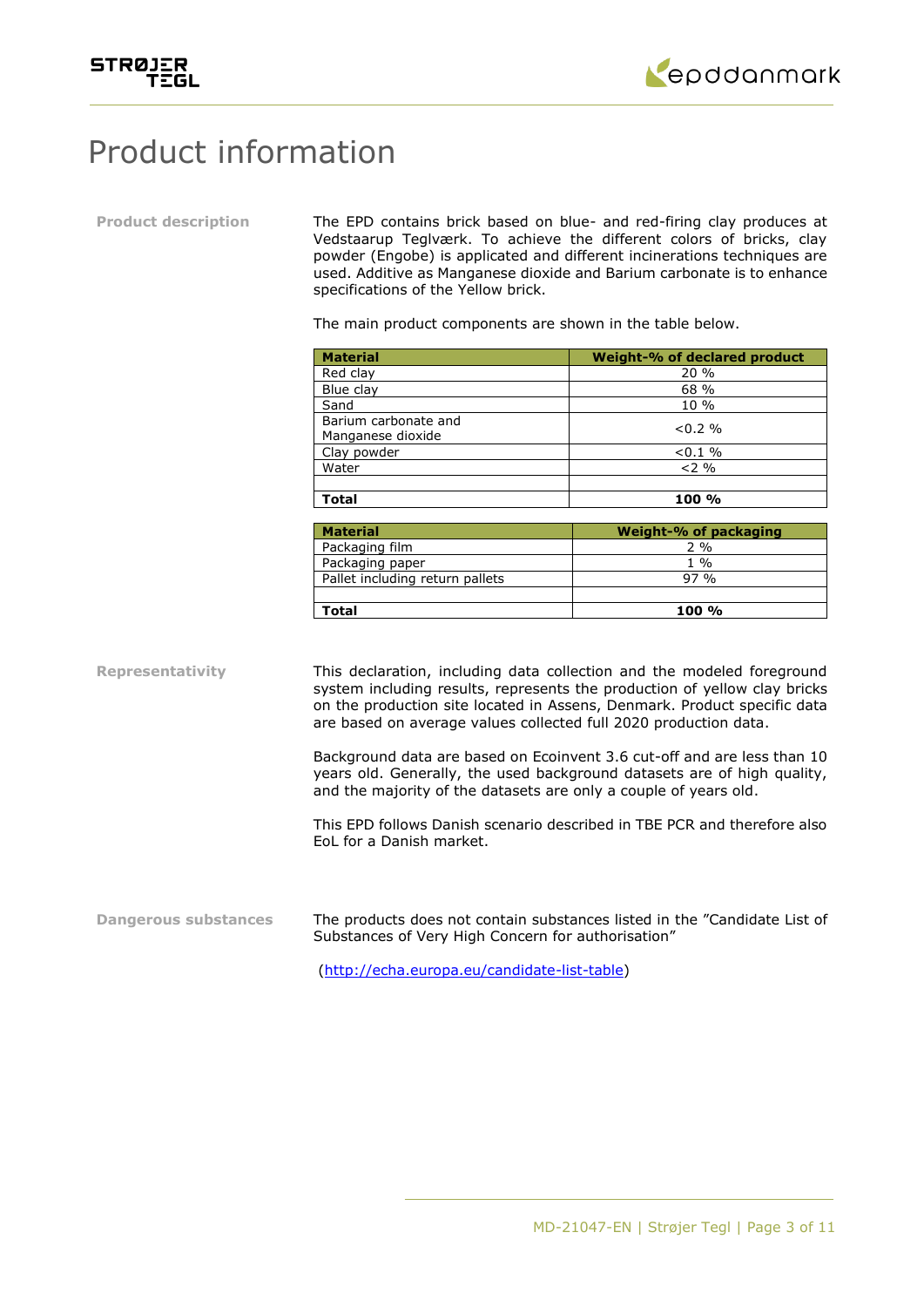



| <b>Essential characteristics</b><br>(CE) | The clay products are covered by harmonised technical specification EN<br>1304. Declaration of performance according to EU regulation 305/2011 is<br>available for all declared product variations.                          |  |  |  |  |
|------------------------------------------|------------------------------------------------------------------------------------------------------------------------------------------------------------------------------------------------------------------------------|--|--|--|--|
|                                          | Further technical information can be obtained by contacting<br>the<br>manufacturer or on the manufacturers website:                                                                                                          |  |  |  |  |
|                                          | https://www.strojertegl.dk/                                                                                                                                                                                                  |  |  |  |  |
|                                          |                                                                                                                                                                                                                              |  |  |  |  |
| <b>Reference Service Life</b><br>(RSL)   | 150 years (in accordance with the PCR document issued by the<br>European Brick and Tile Industry Association (TBE):                                                                                                          |  |  |  |  |
|                                          | "For clay construction products, the RSL is 150 years. Studies have shown<br>that clay construction products stand out with their high durability and<br>prevail with no maintenance and a life span of 150 years and more". |  |  |  |  |

 $R115$  Gul B<sub>116</sub> Monaco B127 Ascot **B512 Luna** B517 Sputnik B814 Ambra Mista **B810 Terra Mista** B813 Setta Mista **B511 Atlantis** B513 Titan

#### **Product illustrations:**

# LCA background

**Declared unit** The LCI and LCIA results in this EPD relates to 1 tonne of clay bricks with an expected average reference service life of 150 years in accordance with the TBE PCR for clay products for use in Denmark.

| <b>Name</b>                | <b>Value</b> | Unit              |
|----------------------------|--------------|-------------------|
| Declared unit              |              | ton               |
| Density                    | 1,700        | kq/m <sup>3</sup> |
| Conversion factor to 1 kg. | 0.001        | -                 |

The declared unit is defined as: 1 tonne of bricks based on firing clay with an expected average reference service life of 150 years

**PCR** This EPD is developed according to the core rules for the product category of construction products in EN 15804+A1:2013, and the product specific PCR "TBE PCR for clay construction products2 (2014).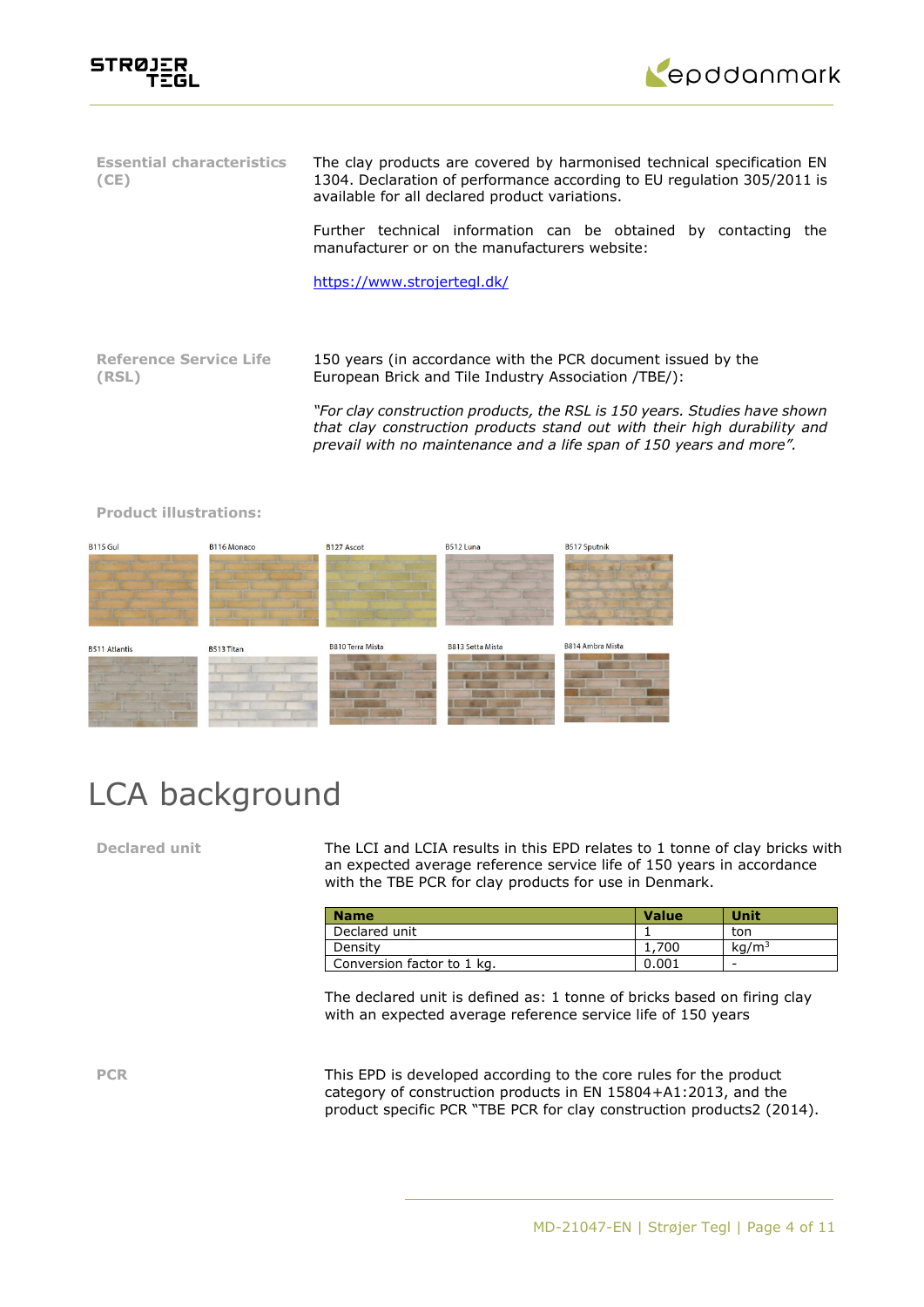



**Flow diagram**



**System boundary** This EPD is based on a "cradle-to-gate with option "modules A4-A5, module C1-C4 and module D".

> The general rules for the exclusion of inputs and outputs follows the requirements in EN 15804, 6.3.5, where the total of neglected input flows per module shall be a maximum of 5 % of energy usage and mass and 1 % of energy usage and mass for unit processes.

#### **Product stage (A1-A3) includes**:

- A1 Extraction and processing of raw materials
- A2 Transport to the production site
- A3 Manufacturing processes

The product stage comprises the acquisition of all raw materials, products and energy, transport to the production site, packaging, and waste processing up to the "end-of-waste" state or final disposal. The LCA results are declared in aggregated form for the product stage, which means, that the sub-modules A1, A2 and A3 are declared as one module A1-A3.

Clay and other minerals are extracted from earth using mining equipment powered by diesel. The clay is then transported to a storage at the production facility. Preparing the clay for brick production consists of maturation and mixing of the clay. The mixture is grided and casted. In the casted form the treated clay is treated with a drying process before it is incinerated. The drying process is so excess moisture is extracted from the clay.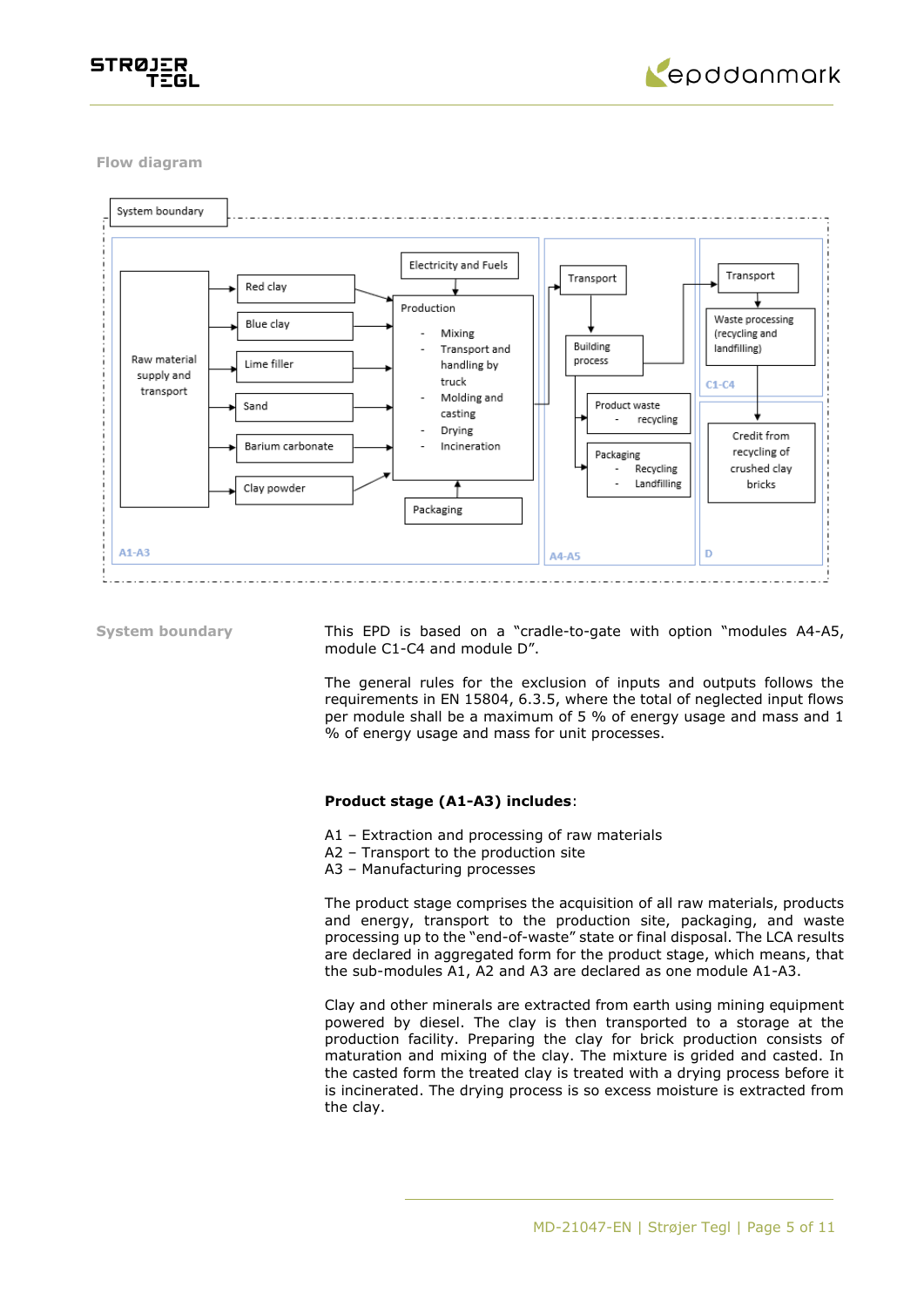



The bricks are fired with natural gas and wood in a tunnel kiln and then cooled. Almost all processes in the production are automatic and therefor manual work is minimal. All electricity consumed in the production is certified green energy from windturbines. The cooled product is stacked on EU pallets (wood) and wrapped in very thin plastic film (polyethylene) to hold them together and prevent accidents during transport.

#### **Construction process stage (A4-A5) includes:**

- A4 transport to the building site
- A5 installation into the building

Average transport for module A4 is set as national default distance at 50 km, according to the PCR. The set up in this model is empty return.

Loss of materials during the installation phase on the building (module A5) site is set to 3 % in mass. Packaging is incinerated according to national scenario with energy recovery where the credit is declared in module D.

### **Use stage (B1-B7) includes:**

- B1 use or application of the installed product
- B2 maintenance
- B3 repair
- B4 replacement
- B5 refurbishment
- B6 operational energy use
- B7 operational water use

Modules B1– B7 are neglected, hence these modules in general do not generate relevant environmental impact according to TBE PCR.

#### **End of Life (C1– C4) includes:**

- C1 deconstruction, demolition
- C2 transport to waste processing
- C3 waste processing for reuse, recovery and/or recycling
- C4 disposal

In general, the environmental impact from C1 is very low and can therefore be ignored and are not declared. Module C2 default scenario from the TBE PCR is used. The national scenario for C4 is 1 % of bricks landfilled.

#### **Re-use, recovery and recycling potential (D) includes:**

Module D includes the reuse, recovery and/or recycling potentials, expressed as net impacts and benefits. This includes the substitution of clay from the recycling of crushed bricks.

According to EN15804+A1 section 6.4.3.3, the benefit potential in module D is calculated from the net output flow. Thus, it is only the primary material content in the bricks that are calculated as recycled with a substitution of clay.

The assumption of module D is as follows: the amount of recycled material mitigates 75 % of clay material. In this case all the clay material will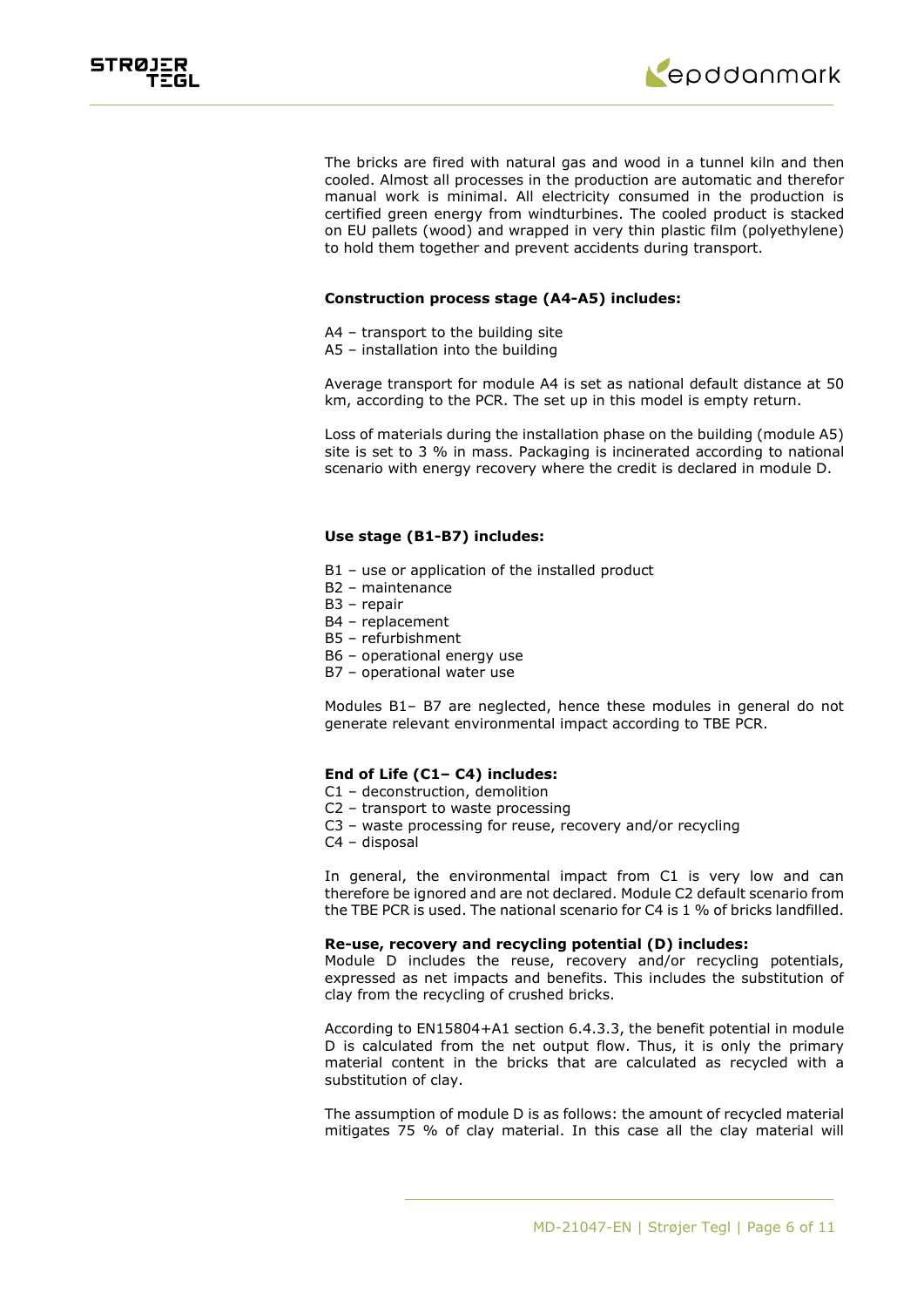STRØJER<br>TEGL



substitute clay used for clay bricks production. The rest mitigates gravel in road construction.

## LCA results

| <b>ENVIRONMENTAL IMPACTS PER 1 tonne brick</b> |                                                                                                                                                                                                                                                                                                                               |              |                |           |                |                |                |               |
|------------------------------------------------|-------------------------------------------------------------------------------------------------------------------------------------------------------------------------------------------------------------------------------------------------------------------------------------------------------------------------------|--------------|----------------|-----------|----------------|----------------|----------------|---------------|
| <b>Indicator</b>                               | <b>Unit</b>                                                                                                                                                                                                                                                                                                                   | $A1 - A3$    | A <sup>4</sup> | <b>A5</b> | C <sub>2</sub> | C <sub>3</sub> | C <sub>4</sub> | D             |
| <b>GWP</b>                                     | $\lceil$ kg CO <sub>2</sub> eg.                                                                                                                                                                                                                                                                                               | $2.06E + 02$ | $5.11E+00$     | 1.79E+00  | $1.65E + 01$   | $3.12E + 00$   | 1.38E-01       | $-6.27E + 00$ |
| <b>ODP</b>                                     | [kg CFC 11<br>eq.J                                                                                                                                                                                                                                                                                                            | 8.52E-06     | 1.01E-06       | 3.88E-08  | $3.03E - 06$   | 5.41E-07       | $3.21E-08$     | $-7.05E - 07$ |
| AP                                             | [kg $SO2$ eg.]                                                                                                                                                                                                                                                                                                                | $3.15E + 00$ | 1.41E-02       | 7.88E-04  | 5.97E-02       | 3.03E-02       | 7.47E-03       | $-5.64E - 02$ |
| EP                                             | [kg $PO43$<br>eq.J                                                                                                                                                                                                                                                                                                            | 1.84E-01     | 2.92E-03       | 2.84E-04  | 1.22E-02       | 5.49E-03       | 2.40E-04       | $-1.70E - 02$ |
| <b>POCP</b>                                    | [kg ethene-<br>eq.J                                                                                                                                                                                                                                                                                                           | 9.89E-02     | 6.41E-04       | 2.77E-05  | 2.23E-03       | 5.23E-04       | $3.21E-05$     | $-2.32E - 03$ |
| ADPe                                           | [kg Sb eq.]                                                                                                                                                                                                                                                                                                                   | 2.33E-03     | 9.17E-05       | 3.71E-06  | 4.52E-04       | 4.84E-06       | 2.10E-06       | $-1.37E - 03$ |
| ADPf                                           | [MJ]                                                                                                                                                                                                                                                                                                                          | $2.17E + 03$ | $8.21E + 01$   | 3.20E+00  | 2.47E+02       | $4.32E + 01$   | $2.90E + 00$   | $-7.23E + 01$ |
| Caption                                        | GWP = Global warming potential; ODP = Ozone depletion potential; $AP =$ Acidification potential of soil and water; $EP =$<br>Eutrophication potential; POCP = Photochemical ozone creation potential; ADPE = Abiotic depletion potential for non fossil<br>resources; ADPF = Abiotic depletion potential for fossil resources |              |                |           |                |                |                |               |

| <b>RESOURCE USE PER 1 tonne brick</b> |                                                                                                                                                                                                                                                                                                                                                                                                                                                                                                                                                                                                                                                                            |              |                |              |                |                |                |               |
|---------------------------------------|----------------------------------------------------------------------------------------------------------------------------------------------------------------------------------------------------------------------------------------------------------------------------------------------------------------------------------------------------------------------------------------------------------------------------------------------------------------------------------------------------------------------------------------------------------------------------------------------------------------------------------------------------------------------------|--------------|----------------|--------------|----------------|----------------|----------------|---------------|
| <b>Parameter</b>                      | <b>Unit</b>                                                                                                                                                                                                                                                                                                                                                                                                                                                                                                                                                                                                                                                                | $A1 - A3$    | A <sub>4</sub> | <b>A5</b>    | C <sub>2</sub> | C <sub>3</sub> | C <sub>4</sub> | D             |
| <b>PERE</b>                           | [MJ]                                                                                                                                                                                                                                                                                                                                                                                                                                                                                                                                                                                                                                                                       | $2.15E + 02$ | 7.65E-01       | 3.18E-02     | $2.43E + 00$   | 1.77E-01       | 3.51E-02       | $-5.29E + 00$ |
| <b>PERM</b>                           | [MJ]                                                                                                                                                                                                                                                                                                                                                                                                                                                                                                                                                                                                                                                                       | $4.87E + 01$ | 2.88E-01       | 1.22E-02     | $1.12E + 00$   | 5.83E-02       | 1.25E-02       | $-2.76E + 00$ |
| <b>PERT</b>                           | [MJ]                                                                                                                                                                                                                                                                                                                                                                                                                                                                                                                                                                                                                                                                       | $2.63E + 02$ | $1.05E + 00$   | 4.41E-02     | $3.55E + 00$   | 2.35E-01       | 4.76E-02       | $-8.05E + 00$ |
| <b>PENRE</b>                          | [MJ]                                                                                                                                                                                                                                                                                                                                                                                                                                                                                                                                                                                                                                                                       | $2.19E + 03$ | $8.37E + 01$   | $3.26E + 00$ | $2.52E+02$     | $4.34E + 01$   | $2.96E + 00$   | $-7.91E + 01$ |
| PENRM                                 | [MJ]                                                                                                                                                                                                                                                                                                                                                                                                                                                                                                                                                                                                                                                                       | 1.63E-02     | $0.00E + 00$   | $0.00E + 00$ | $0.00E + 00$   | $0.00E + 00$   | $0.00E + 00$   | $0.00E + 00$  |
| <b>PENRT</b>                          | [MJ]                                                                                                                                                                                                                                                                                                                                                                                                                                                                                                                                                                                                                                                                       | $2.19E + 03$ | $8.37E + 01$   | $3.26E + 00$ | $2.52E + 02$   | $4.34E + 01$   | $2.96E + 00$   | $-7.91E + 01$ |
| <b>SM</b>                             | [kg]                                                                                                                                                                                                                                                                                                                                                                                                                                                                                                                                                                                                                                                                       | $4.08E + 00$ | $0.00E + 00$   | $0.00E + 00$ | $0.00E + 00$   | $0.00E + 00$   | $0.00E + 00$   | $0.00E + 00$  |
| <b>RSF</b>                            | [MJ]                                                                                                                                                                                                                                                                                                                                                                                                                                                                                                                                                                                                                                                                       | 5.19E-02     | $0.00E + 00$   | $0.00E + 00$ | $0.00E + 00$   | $0.00E + 00$   | $0.00E + 00$   | $0.00E + 00$  |
| <b>NRSF</b>                           | [MJ]                                                                                                                                                                                                                                                                                                                                                                                                                                                                                                                                                                                                                                                                       | $0.00E + 00$ | $0.00E + 00$   | $0.00E + 00$ | $0.00E + 00$   | $0.00E + 00$   | $0.00E + 00$   | $0.00E + 00$  |
| <b>FW</b>                             | $\lceil m^3 \rceil$                                                                                                                                                                                                                                                                                                                                                                                                                                                                                                                                                                                                                                                        | 4.73E-01     | 9.52E-03       | 8.87E-04     | 2.65E-02       | 2.24E-03       | 2.58E-03       | $-1.25E-01$   |
| Caption                               | PERE = Use of renewable primary energy excluding renewable primary energy resources used as raw materials; PERM = Use<br>of renewable primary energy resources used as raw materials; PERT = Total use of renewable primary energy resources;<br>PENRE = Use of non renewable primary energy excluding non renewable primary energy resources used as raw materials;<br>PENRM = Use of non renewable primary energy resources used as raw materials; PENRT = Total use of non renewable<br>primary energy resources; SM = Use of secondary material; RSF = Use of renewable secondary fuels; NRSF = Use of non<br>renewable secondary fuels; $FW = Net$ use of fresh water |              |                |              |                |                |                |               |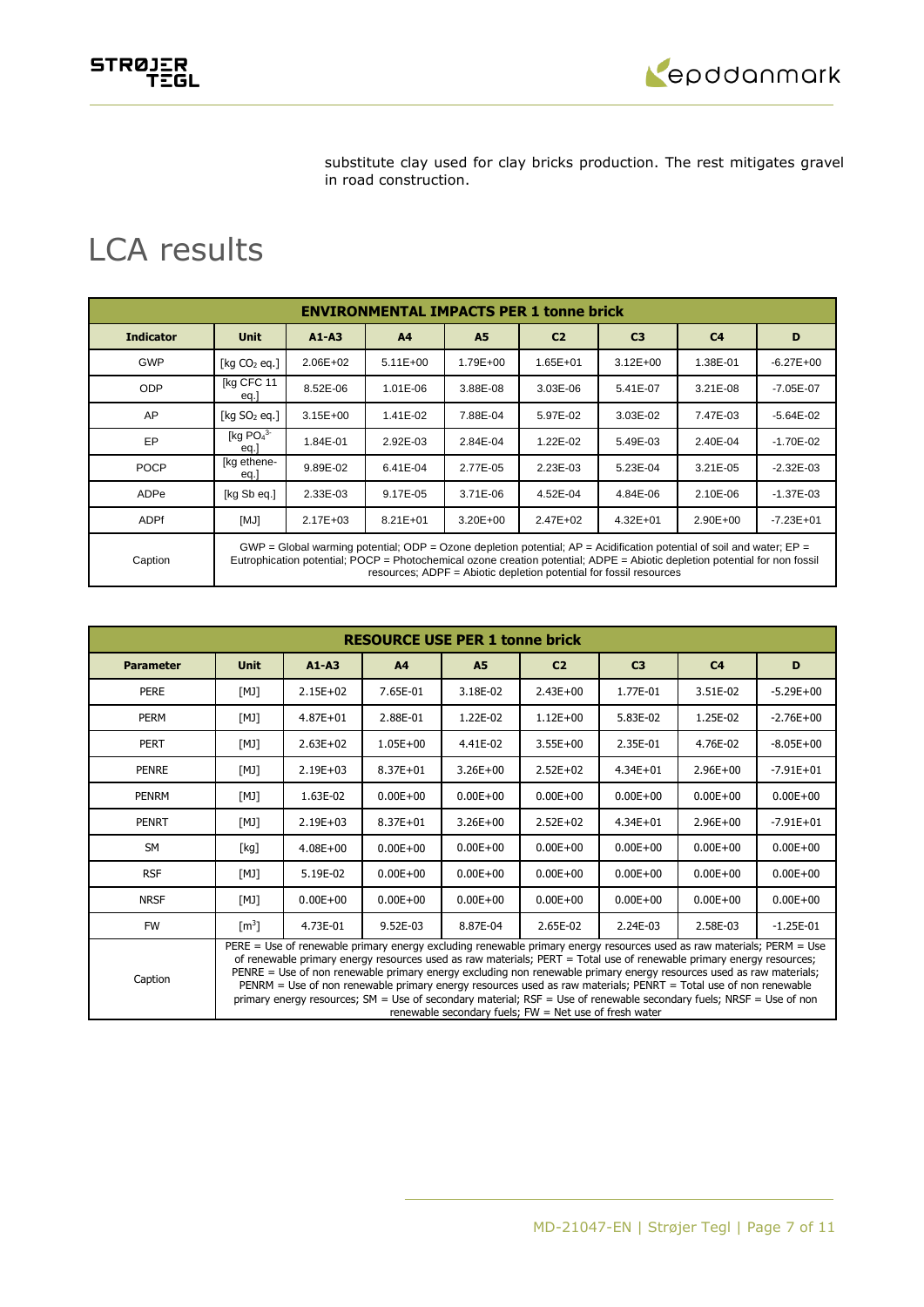

| <b>WASTE CATEGORIES AND OUTPUT FLOWS PER 1 tonne brick</b> |             |              |              |                |                |                |                |             |
|------------------------------------------------------------|-------------|--------------|--------------|----------------|----------------|----------------|----------------|-------------|
| <b>Parameter</b>                                           | <b>Unit</b> | $A1 - A3$    | A4           | A <sub>5</sub> | C <sub>2</sub> | C <sub>3</sub> | C <sub>4</sub> | D           |
| <b>HWD</b>                                                 | [kg]        | 3.11E-03     | 2.03E-04     | 9.14E-06       | 6.60E-04       | 1.18E-04       | 5.15E-06       | $-4.21E-04$ |
| <b>NHWD</b>                                                | [kg]        | $1.53E + 01$ | $7.28E + 00$ | 2.87E-01       | $1.20E + 01$   | 5.14E-02       | $9.75E + 00$   | $-1.71E+00$ |
| <b>RWD</b>                                                 | [kg]        | .89E-03      | 5.72E-04     | 2.13E-05       | 1.72E-03       | 3.02E-04       | 1.82E-05       | $-4.12E-04$ |

| <b>CRU</b> | [kg]                                                                                                                                                                                                                                                                            | $0.00E + 00$ | $0.00E + 00$ | $0.00E + 00$ | $0.00E + 00$ | $0.00E + 00$ | $0.00E + 00$ | $0.00E + 00$ |
|------------|---------------------------------------------------------------------------------------------------------------------------------------------------------------------------------------------------------------------------------------------------------------------------------|--------------|--------------|--------------|--------------|--------------|--------------|--------------|
| <b>MFR</b> | [kg]                                                                                                                                                                                                                                                                            | $3.56E + 00$ | $0.00E + 00$ | $3.00E + 01$ | $0.00E + 00$ | $9.60E + 02$ | $0.00E + 00$ | $0.00E + 00$ |
| <b>MER</b> | [kg]                                                                                                                                                                                                                                                                            | $0.00E + 00$ | $0.00E + 00$ | $0.00E + 00$ | $0.00E + 00$ | $0.00E + 00$ | $0.00E + 00$ | $0.00E + 00$ |
| EEE        | [MJ]                                                                                                                                                                                                                                                                            | $0.00E + 00$ | $0.00E + 00$ | $4.07E + 00$ | $0.00E + 00$ | $0.00E + 00$ | $0.00E + 00$ | $0.00E + 00$ |
| EET        | [MJ]                                                                                                                                                                                                                                                                            | $0.00E + 00$ | $0.00E + 00$ | $1.63E + 01$ | $0.00E + 00$ | $0.00E + 00$ | $0.00E + 00$ | $0.00E + 00$ |
| Caption    | HWD = Hazardous waste disposed; NHWD = Non hazardous waste disposed; RWD = Radioactive waste disposed; CRU =<br>Components for re-use; MFR = Materials for recycling; MER = Materials for energy recovery; EEE = Exported electrical<br>energy; $EET = Exported thermal energy$ |              |              |              |              |              |              |              |

# Additional information

**Technical information on scenarios**

## **Transport to the building site (A4)**

| Parameter                                   | Value                                   | Unit              |
|---------------------------------------------|-----------------------------------------|-------------------|
| Fuel type                                   | <b>Diesel</b>                           |                   |
| Vehicle type                                | Euro6, freight, lorry<br>>32 metric ton |                   |
| Transport distance                          | 50                                      | <b>Km</b>         |
| Capacity utilisation (including empty runs) | 50                                      | $\%$              |
| Gross density of products transported       | 1,700                                   | kq/m <sup>3</sup> |
| Capacity utilisation volume factor          |                                         |                   |

## **Installation of the product in the building (A5)**

| Parameter                               | Value | Unit |
|-----------------------------------------|-------|------|
| Waste material (bricks) 3%              | 30    | κa   |
| Waste material (packaging)              | 0.85  | κa   |
| Direct emissions to air, soil and waste |       |      |

## **Use (B1-B7)**

| ameter       | Unit |
|--------------|------|
| Not relevant |      |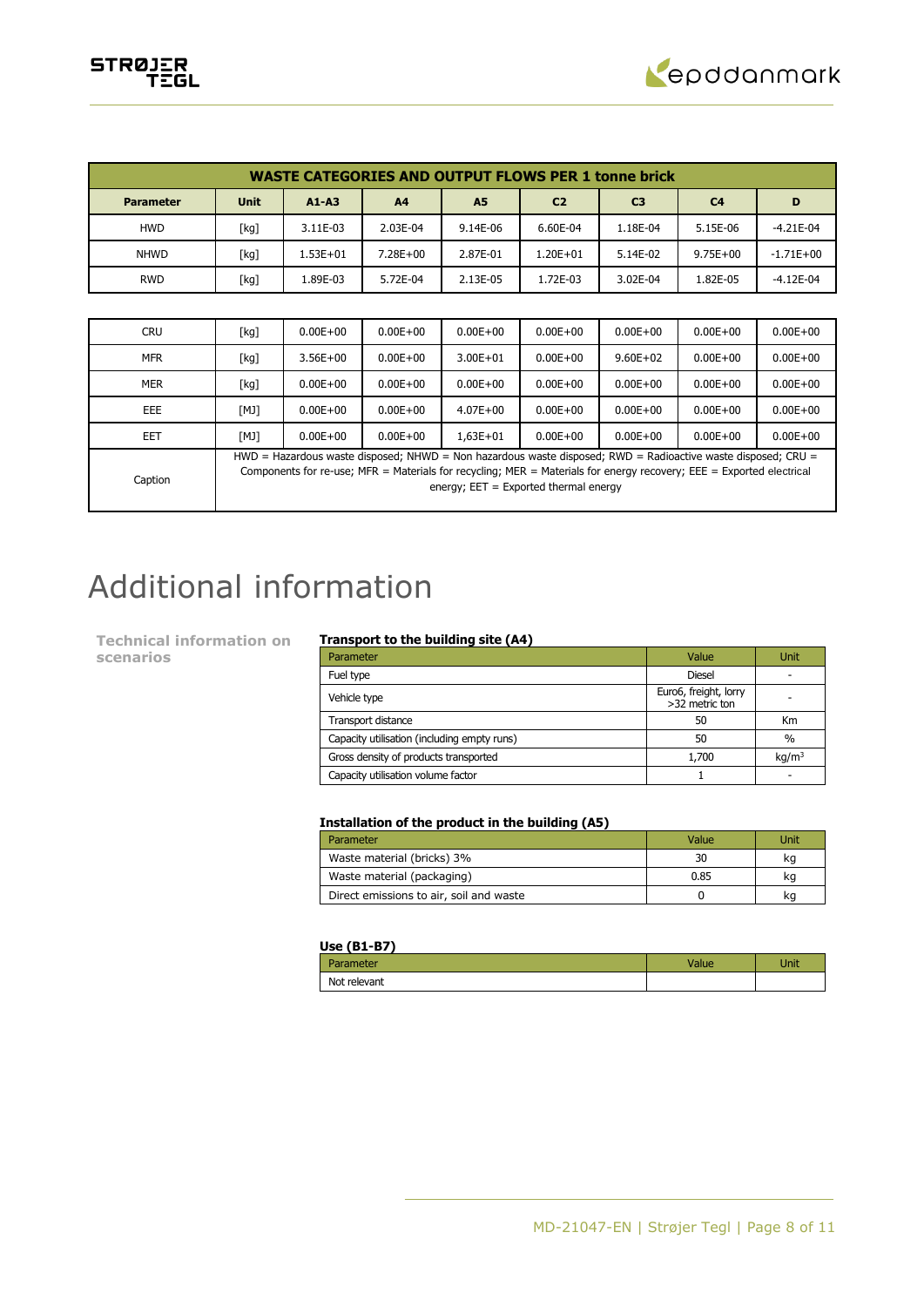

#### **Reference service life**

| <b>Navn</b>                   |                                                                        |
|-------------------------------|------------------------------------------------------------------------|
| Reference service Life        | 150 years                                                              |
| Declared product properties   | <b>DoP</b>                                                             |
| Design application parameters | <b>DoP</b>                                                             |
| Assumed quality of work       | Supplier: https://www.strojertegl.dk/                                  |
| Outdoor environment           | https://www.strojertegl.dk/praksis-og-<br>vejledninger/leveringsquide/ |
| Indoor environment            | https://bygitegl.dk/                                                   |
| Usage conditions              | https://www.strojertegl.dk/downloads/ydeevnedeklarationer/             |
| Maintenance                   | Construction Clay products, TBE 2014                                   |

#### **End of life (C1-C4)**

| Parameter                  | Value | Unit |
|----------------------------|-------|------|
| Collected separately       | 970   | kg   |
| Collected with mixed waste |       | kq   |
| For reuse                  |       | kg   |
| For recycling              | 960.3 | kq   |
| For energy recovery        |       | kg   |
| For landfilling            | 9.7   | ĸc   |

#### **Reuse, recovery and/or recycling potential (D)**

| Parameter      | Value | Unit |
|----------------|-------|------|
| PE             | 0.53  | kg   |
| Paper          | 0.32  | kg   |
| Crushed bricks | 990.3 | kg   |

**Indoor air** *The EPD does not give information on release of dangerous substances to indoor air because the horizontal standards on measurement of release of regulated dangerous substances from construction products using harmonised test methods according to the provisions of the respective technical committees for European product standards are not available.*

> *There are no hazardous components in the brick components and hence no predictable indoor climate relevant components. However, there are no available measurements on indoor air emissions.*

**Soil and water** *The EPD does not give information on release of dangerous substances to soil and water because the horizontal standards on measurement of release of regulated dangerous substances from construction products using harmonised test methods according to the provisions of the respective technical committees for European product standards are not available.*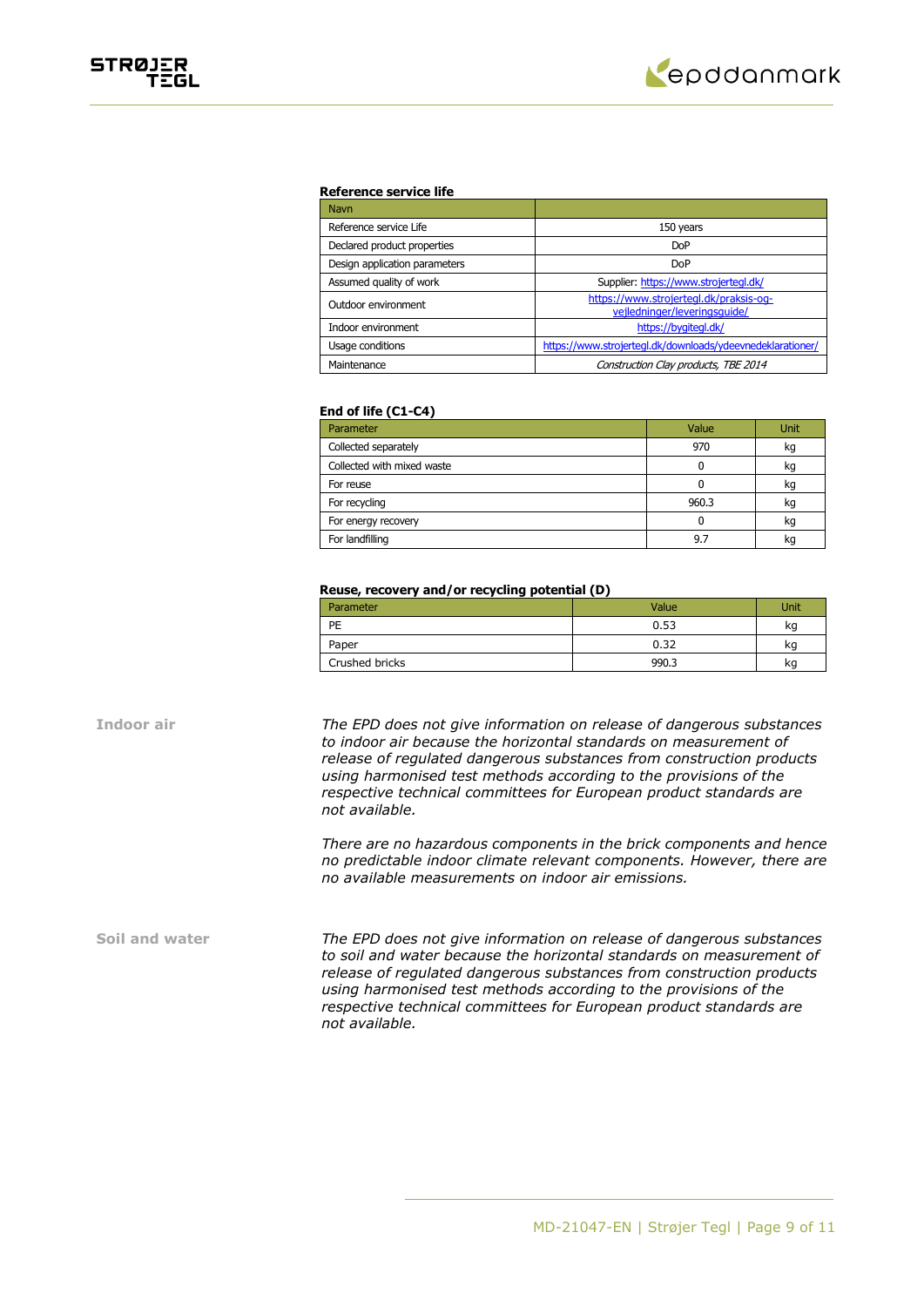

## References

| <b>Publisher</b>               | epddanmark<br>http://www.epddanmark.dk                                                                                      |
|--------------------------------|-----------------------------------------------------------------------------------------------------------------------------|
| Programme operator             | Danish Technological Institute<br>Buildings & Environment<br>Gregersensvej<br>DK-2630 Taastrup<br>http://www.teknologisk.dk |
| <b>LCA-practitioner</b>        | Rie Winther Rusbjerg<br>Energysolution A/S<br>True Møllevej 1<br>DK - 8381 Tilst<br>E-mail: rru@energysolution.dk           |
| LCA software /background data  | Simapro 9.1.1.1<br>Generic data is based on data from Ecoinvent<br>3.6 allocation, cut-off classification                   |
| 3 <sup>rd</sup> party verifier | Ninkie Bendtsen<br>NIRAS A/S<br>Sortemosevej 19<br>DK-3450 Allerød<br>www.niras.dk                                          |

## **General programme instructions**

Version 2.0 www.epddanmark.dk

## **EN 15804**

DS/EN 15804 + A1:2013 - "Sustainability of construction works – Environmental product declarations – Core rules for the product category of construction products"

## **EN 15942**

DS/EN 15942:2011 - " Sustainability of construction works - Environmental product declarations -Communication format business-to-business"

## **ISO 14025**

DS/EN ISO 14025:2010 – " Environmental labels and declarations – Type III environmental declarations – Principles and procedures"

## **ISO 14040**

DS/EN ISO 14040:2008 – " Environmental management – Life cycle assessment – Principles and framework"